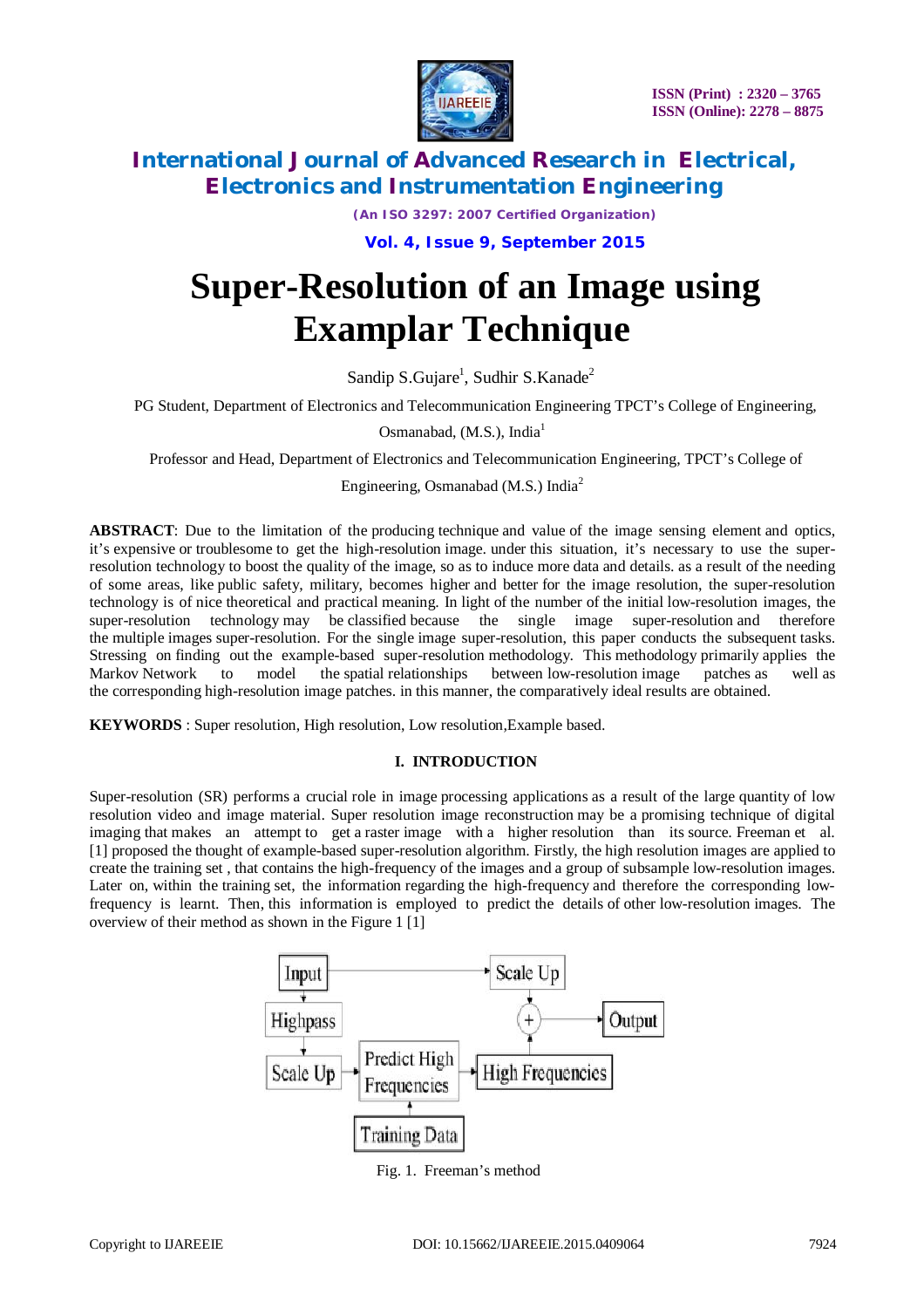

*(An ISO 3297: 2007 Certified Organization)*

### **Vol. 4, Issue 9, September 2015**

### **II. PROPOSED SCHEME**

Recently, the example-based super-resolution technique has been extensively studied as a result of its vivid perception. However, this type of technique directly transfers the high-frequency details of the examples to the lowresolution image, acquisition false structures and over-sharpness around the texture regions. in this paper, the study relies on example based technique of super resolution. Fig.2 shows the summary of projected technique.



Fig. 2. The outline of our proposed method

### **A. Training set generation**

To generate our training set, we tend to begin from a group of high-resolution pictures and degrade every of them in an exceedingly manner similar to the degradation we tend to commit to undo within the images we tend to later process. Typically, we tend to blur and subsample them to form a low-resolution image of one-half the number of original pixels in every dimension. to vary resolution by higher factors, we tend to usually use the only octave algorithm recursively. We apply an initial analytic interpolation, like cube like spline, to the low-resolution image. This generates an image of the specified range of pixels that lacks high-resolution detail. In our training set, we tend to solely ought to store the variations between the image's cubic- spline interpolation and also the original high-resolution image. Fig. 3 (a) and 3(c) show low- and high-resolution versions of an image. Fig. 3(b) is that the initial interpolation .We wants to store the high-resolution patch corresponding to each possible low-resolution image patch these patches are usually  $5 \times 5$  and  $7 \times 7$  pixels, respectively. Even proscribing ourselves to plausible image information, this can be a large quantity of information to store, therefore we tend to should preprocess the images to get rid of variability and build the training sets as usually applicable as possible. we tend to believe that the very best spatial-frequency components of the lowresolution image fig. 3(b) are most significant in predicting the additional details in Fig. 3 (c).we tend to filtrate the lowest frequency components in Fig. 3(b) in order that we tend to don't have to store example patches for all possible lowest frequency component values.

We additionally believe that the relationship between high- and low-resolution image patches is actually independent of local image contrast. We tend to don't need to have to store examples of that underlying relationship for all possible values of the local image contrast. Therefore, we tend to apply a local contrast normalization that we tend to describe shortly within the "Prediction" section. In Fig.  $3(d)$  and  $3(e)$ , we tend to use the resulting band pass filtered and contrast normalized image pairs for training. We tend to undo the contrast normalization step after we reconstruct the high-resolution image.

In our proposed technique, however, we tend to directly produce the training patches from the training images in a certain size that's the results of the scale of the low-resolution patch increased by the magnification times. During this method, the dimension of the training patches is reduced mostly, as a result of the training patches of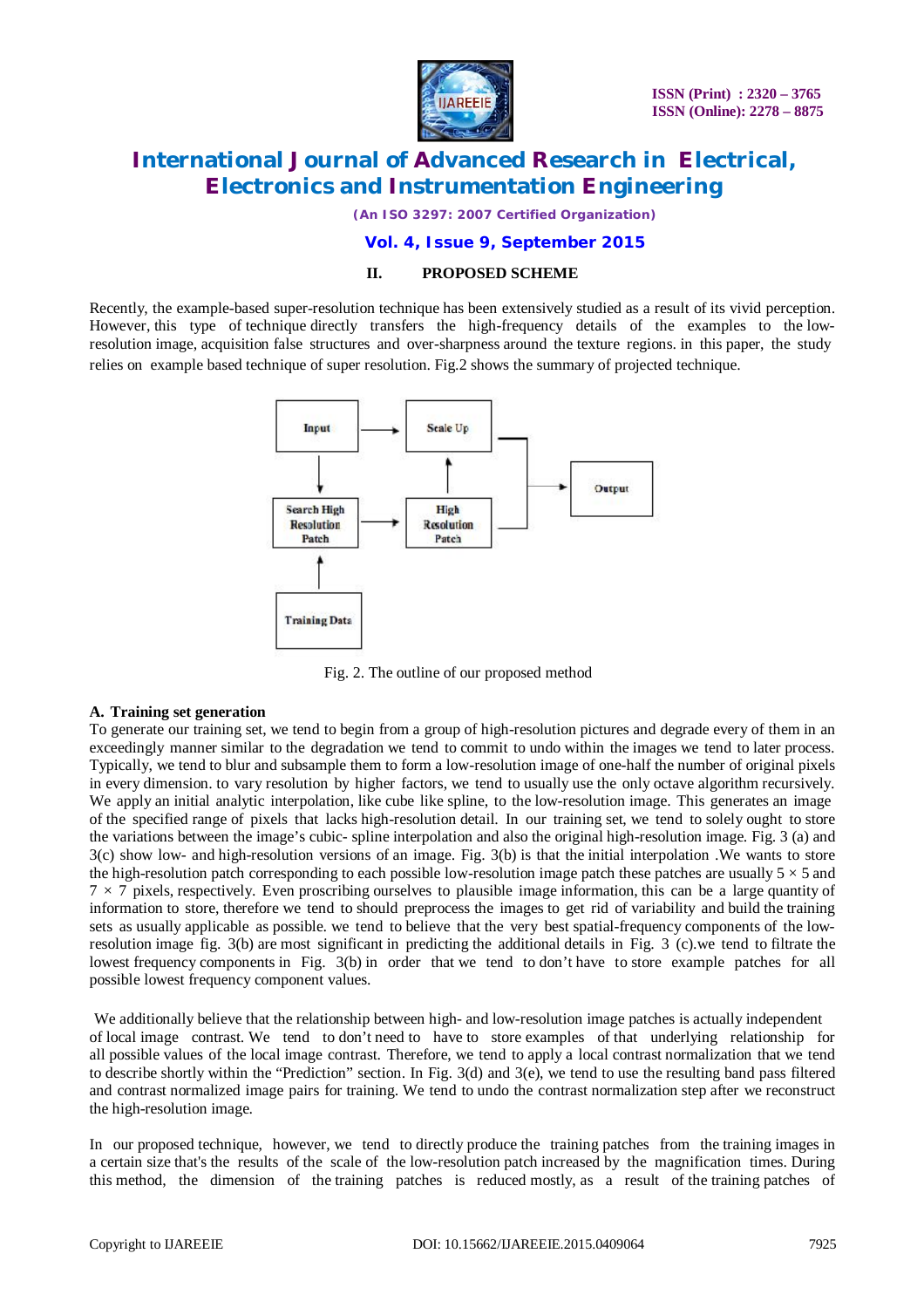

**ISSN (Print) : 2320 – 3765 ISSN (Online): 2278 – 8875**

# **International Journal of Advanced Research in Electrical, Electronics and Instrumentation Engineering**

*(An ISO 3297: 2007 Certified Organization)*

### **Vol. 4, Issue 9, September 2015**

Freeman's methodology is formed from pairs of low- and high-frequency while we tend to simply store verity size of training patches, the dimension is half the Freeman's in the same size of high-resolution patches.

In the same time, Candès and Recht [2] have proved that, by evenly extracting k elements from a matrix  $M \in R^{m \times n}$ whose rank is r, it's probable to restore this matrix. This means we can approximately restore the true high-resolution image by low-resolution patches. Assuming the low-resolution patch is sized  $i * j$ , so the number of the pixels of the patch is  $k = i * j$ . Through  $L_2$  – norm, the best matching high-resolution  $m * n$  patch which is close to the patch is  $k =$  $i * j$ . Through  $L_2$  – norm, the best matching high-resolution  $m * n$  patch which is close to the true high-resolution image according the theory from Candès and Recht [2] is matched by comparing k pixels Fig. 4., where  $m = i * s$  and  $n$  $= i * s$ . (s - magnification times).

We seek for matches using an L2 norm. Because of the high dimension of the search space, finding absolutely the best match would be computationally preventive. Instead, we tend to use the tree-based, approximate nearest neighbor search. The tree is made by recursively splitting the training set within the direction of higher variation. At every step, we tend to divide the set of tiles in half to maintain a balanced tree. We tend to use a best-first tree search to search out a good match. This enables for a speed quality trade-off: by searching more tree branches, we will find a much better match. As a result of best-first search is unlikely to offer the true best match without searching most or all of the tree. This improves the match with negligible cost. Altogether one-pass algorithm examples in this article, we tend to connect every patch pair to its 32 approximate nearest neighbors, that we tend to calculate with a technique almost like Nene and Nayar.[3]



(a) Low-resolution



(b) Initial interpolation



(c) Full frequency original





(d) Band-pass filtered and contrast normalized.

### (e) True high frequencies

Fig. 3. Preprocessing steps for training images. (a) low-resolution image (c) corresponding high-resolution image. (b) Intial Interpolation (d) Bandpass filtered and contrast normalized (e) True high frequencies image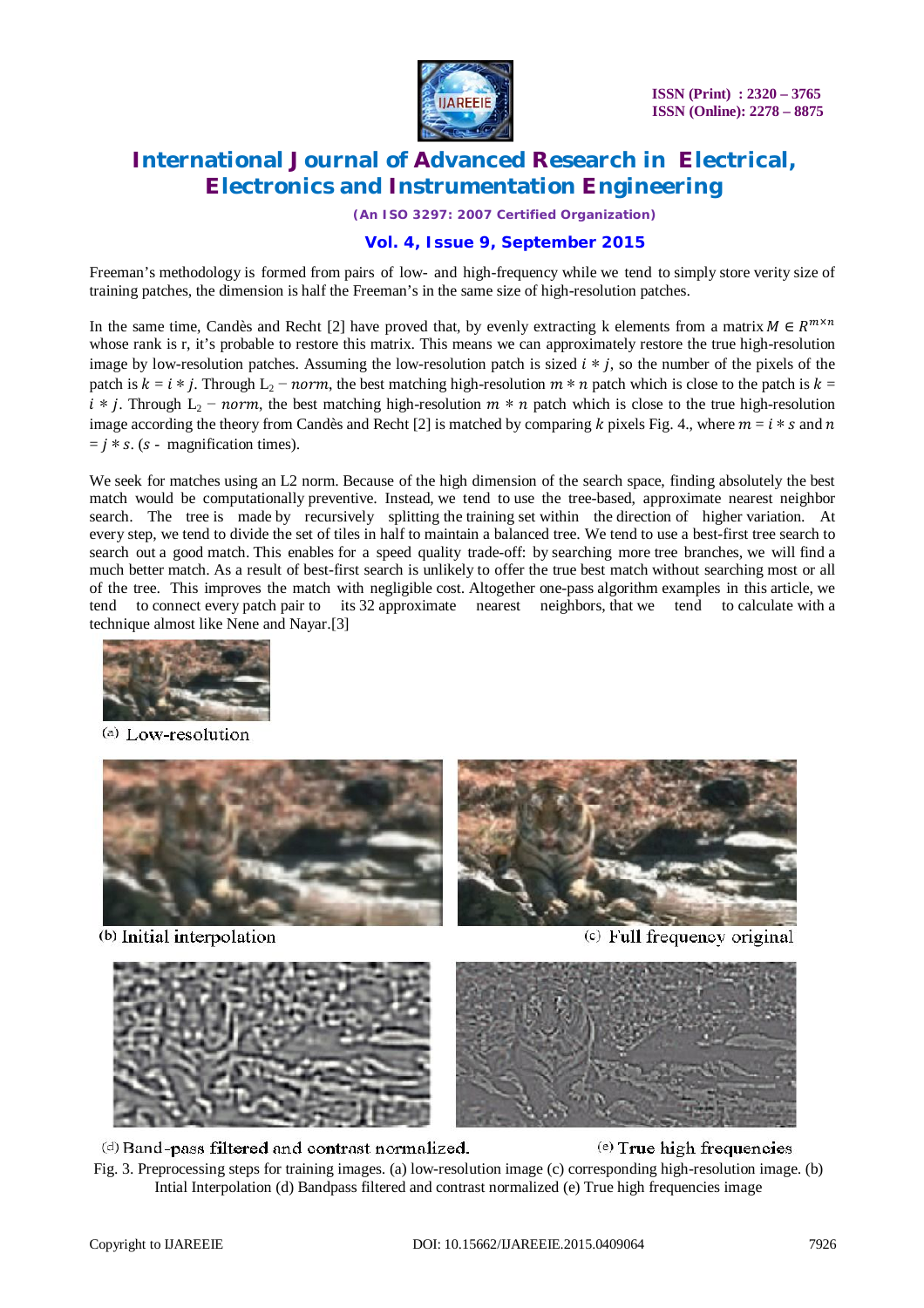

*(An ISO 3297: 2007 Certified Organization)*

### **Vol. 4, Issue 9, September 2015**



Fig. 4.The match method between low- and high-resolution patches

### **A. Searching**

For a low-resolution patch, it's necessary to inquire a training set containing many thousands patches. If the most effective matching patch is acquired by a brute force technique, the computation value is large. Here, we tend to use the k-d tree to seek the closest neighbor. The k-d tree is a binary space partitioning tree structure made for organizing points in a k-dimension space [4]. During this structure, every non-leaf node will be thought of as implicitly halfspaces that the space is split into two parts by a splitting hyper plane. And therefore the every half-space will be divided recursively within the same method all the half-space area unit divided into the left and right sub tree. The division of the k-d tree is conducted on the axis, and every one the hyper planes area unit perpendicular to the corresponding axis as an example, if the division is conducted on the axis  $x$ , the hyper plane will be determined by the given worth of  $x$ , since the direction of the normal vector of the hyper plane is on the axial direction of  $x$ . The hyper plane divides the first space into two new subspaces. As for all the points within the left space, their  $x$  values area unit lower compared with points within the right space. The k-d tree may be a fairly effective organization structure for the kdimension knowledge. It's a specific advantage within the search field regarding the high-dimension space, such as the k nearest neighborhood search. Therefore, the k-d tree will be applied within the high-dimension spacesearching algorithm of the patch.

### **B. Matching**

Freeman et al.[1] purpose the missing high-resolution details can't be predicted with solely the local information alone , as a result of if we tend to pre-process an input low-resolution image then break it in to several patches and search the missing high-frequency details, we'll notice the searched high-frequency patches quite totally different see the subsequent Fig. 5. This shows the local patch information isn't enough to predict the detailed information of the highresolution , however the result of the spatial neighborhood ought to be taken under consideration. In our technique , throughout the method of breaking the low-frequency image by raster scan order, each patch should be part overlapped by its neighbor to keep the accordance of the space neighborhood Fig. 6.



Fig. 5. Input patch, and low-resolution patch (center rows) and corresponding high- resolution (bottom rows) patches.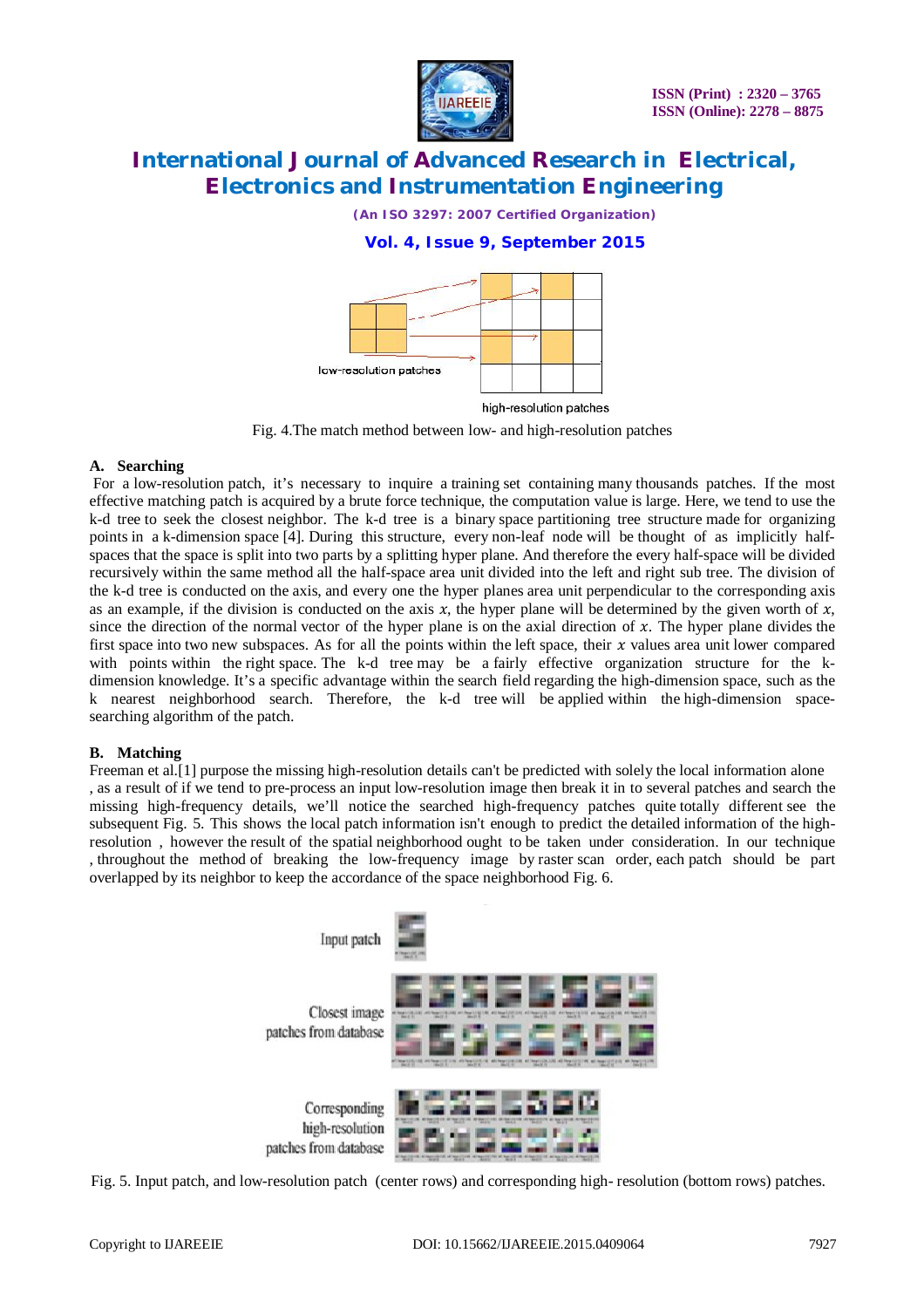

*(An ISO 3297: 2007 Certified Organization)* **Vol. 4, Issue 9, September 2015**



Fig. 6. Break the image into patches

### **III. EXPERIMENTAL RESULTS AND DISCUSSION**

In this section, we perform experiments by five standard test images shown in Fig. 7. to demonstrate the efficacy of the proposed method and the influence of selection of images and size of patches. Additionally, the Bicubic interpolator, Freeman's method, and our proposed method are used for comparison. This work based on [1] which uses  $5 \times 5$  pixel high-resolution patches with  $7 \times 7$  pixel low-resolution patches. The overlap between nearby high-resolution patches was pixel. These patch sizes get details. We employ the PSNR as the evaluation metrics.



 $(a)$ 

 $(c)$ 

 $(d)$ 



Fig. 7. Test images used in experiments: (a) Starfish, (b) Flower, (c) Butterfly, (d) Bike, (e) Hat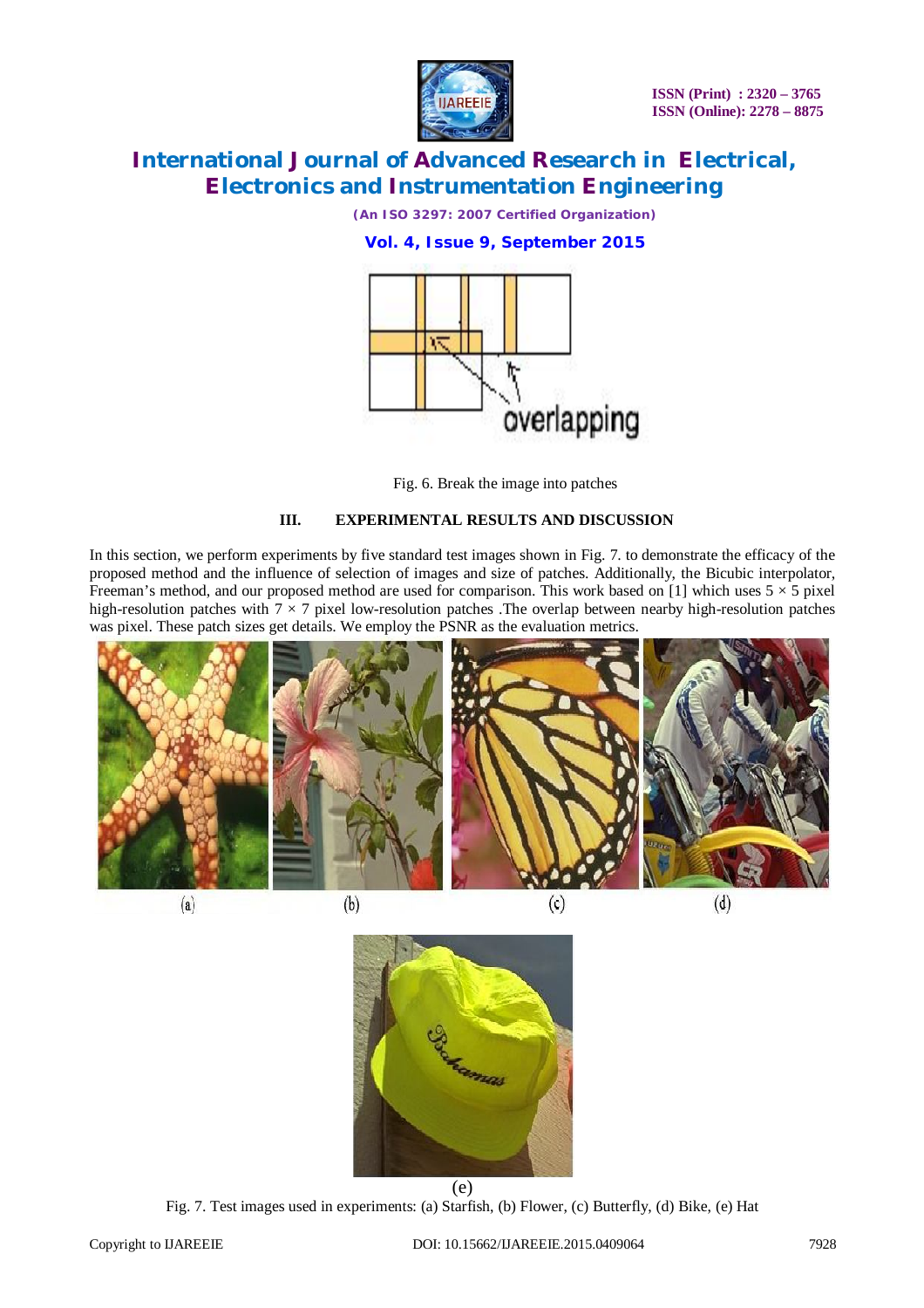

*(An ISO 3297: 2007 Certified Organization)*

| Image     | <b>Bicubic Interpolation</b> | Chang's method [5] | Our approach |
|-----------|------------------------------|--------------------|--------------|
| Starfish  | 25.6129                      | 28.3736            | 31.7973      |
| Flower    | 26.1858                      | 28.5701            | 31.3774      |
| Butterfly | 22.7827                      | 25.8291            | 29.1353      |
| Bike      | 21.9979                      | 24.1312            | 26.8564      |
| Hat       | 28.3100                      | 26.3727            | 30.2991      |

## **Vol. 4, Issue 9, September 2015**

### TABLE I. PSNR(db) comparison

### **A. The influence of training image selection on the experimental result**

It can be seen from the fig. 8. and Table II that when the training image is very relevant to the input image the high relation in here implies that the input image and therefore the training image both describe the similar stuff excellent effects can be obtained with a few training pictures, which implies the output high-resolution image is kind of almost like the actual image. Once the training image and therefore the input image area unit poorly relevant, a large training image is required to induce a good effect. Therefore, the example-based method is sensitive to the selection of the training image.



Fig. 8. The images from the left to right : Top row: input low-resolution image; the original high-resolution image; the high-resolution image obtained when the training images are highly related to the input image. Bottom row: the highresolution image obtained when the training images aren't highly related to the input image; the high-resolution image obtained with part of the true high resolution image.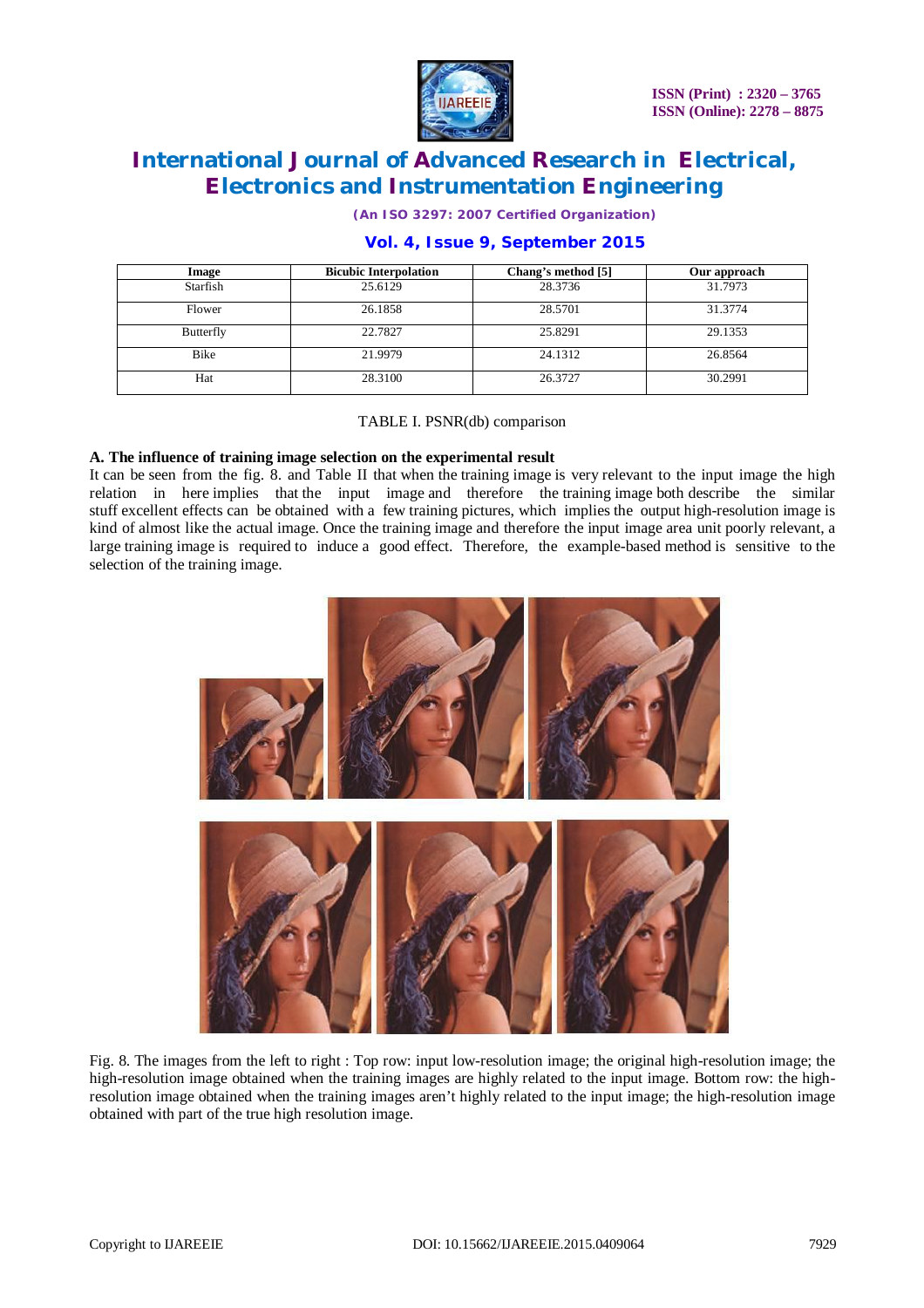

*(An ISO 3297: 2007 Certified Organization)*

### **Vol. 4, Issue 9, September 2015**

|          | <b>High Relevance</b> | <b>Low Relevance</b> |
|----------|-----------------------|----------------------|
| PSNR(db) | 27.82                 | 27.55                |

#### TABLE II: The PSNR of the high relevance and low relevance

#### **B. Influence of the number of training pictures on the experimental result**

The experimental results acquired from the training sets containing the images of different number as in fig. 9. It are often seen experiment that the rise of training image number ends up in higher quality of their constructed image; but, when the high relevant coaching image is out numbered 50, the quality of there constructed image rises at a lower speed.



Fig. 9.The high-resolution image obtained for 3 training images; the high-resolution image obtained for 8 training images

#### **C. Influence of the patch size on the experimental result**

In the training set that there are 250 images, the experimental results obtained from patches of various sizes are shown in Table III. If the size of the patch is simply too small, the training set is enlarged and a lot of patches of the input image would be calculated; if the patch is simply too large in size, the matching error is enlarged and therefore the acquired high-resolution image is low in quality.

|          | LR patches size $5*5$ , HR patches | LR patches size 7 <sup>*7</sup> , HR patches | LR patches size 9 <sup>*9</sup> , HR patches |
|----------|------------------------------------|----------------------------------------------|----------------------------------------------|
|          | size $3*3$                         | size $5*5$                                   | size $7*7$                                   |
| PSNR(db) | 30.1011                            | 30.3773                                      | 29.4826                                      |

TABLE III: The PSNR of the different patch sizes

#### **D. Comparison between Freeman's algorithm and our method**

Under the same training images, we tend to compare the best images (the size of the patch is  $5*5$  in low resolution and 7\*7 in high-resolution) made in Freeman's method and those in our method (the size of the patch is 3\*3 in lowresolution and 6\*6 in high-resolution) see the subsequent fig. 10.



Fig. 10. a) the LR input image; b) the result of Freeman's method; c) the result of our proposed method.